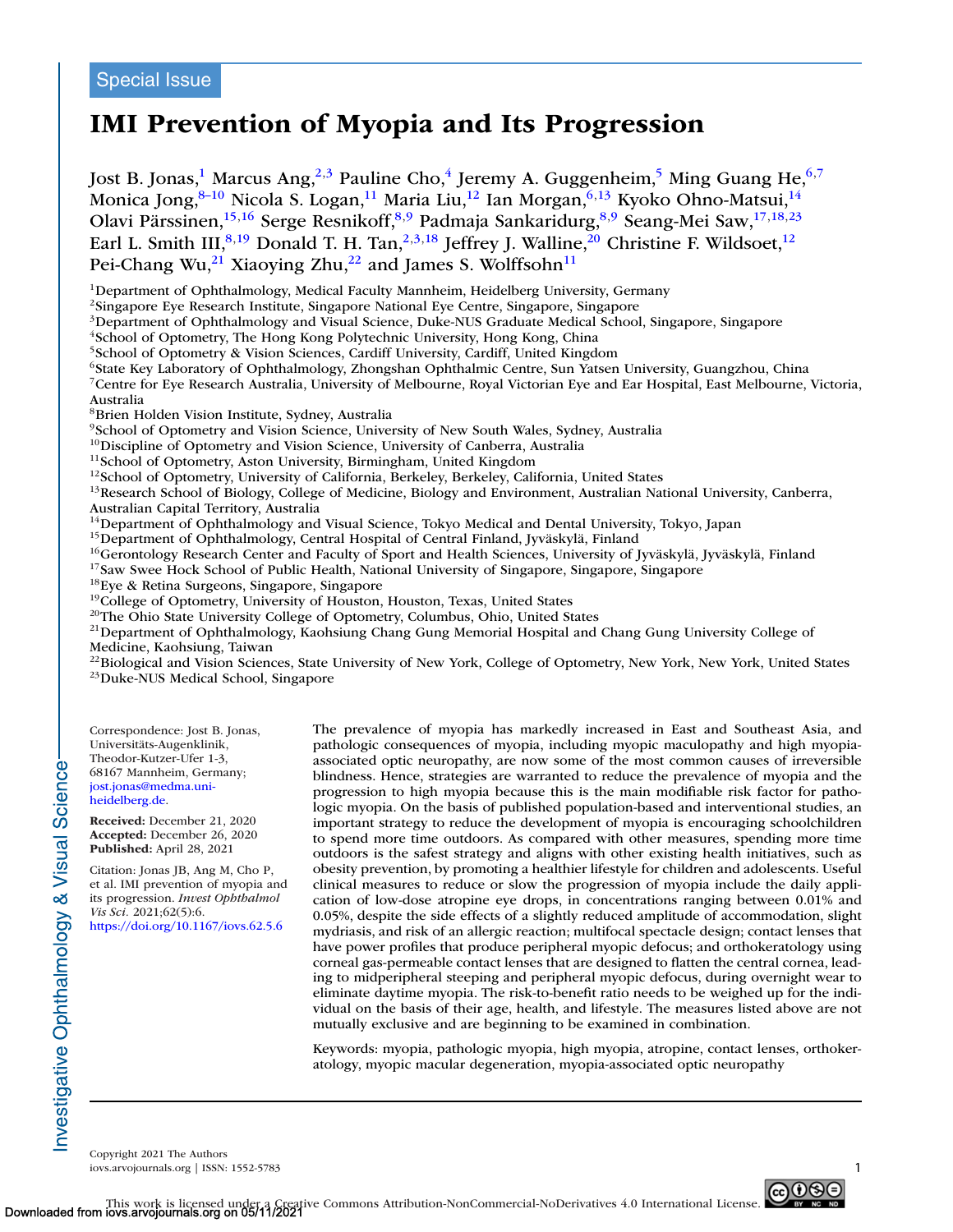$\mathbf{P}$  arallel to the process of urbanization, in combination with a pronounced intensification of education and marked reduction in time spent outdoors, the prevalence of axial myopia has profoundly increased over the last three decades globally in the younger generations, in particular in East and Southeast Asia. $1-3$  The prevalence of myopia ranges from about 3% among school children in Sub-Sahara African countries to approximately 80% to 90% among senior high school students in parts of East and Southeast Asia. $4-6$  Because axial elongation is the main risk factor for the development of pathologic complications of myopia in adulthood, it may be foreseen that a relatively large number of presently young myopic individuals may develop pathology related to myopia later in life. $1-3,7-9$  $1-3,7-9$  Pathologies including myopic maculopathy and high myopia-associated optic neuropathy are already now among the most frequent causes of irreversible vision loss and blindness in East Asia. $1,10,11$  $1,10,11$  In some individuals, axial elongation can continue beyond the fifth decade of life[.7](#page-5-0) Axial elongation is accompanied by thinning of the choroid and sclera, being most marked at the posterior pole.<sup>12</sup> In addition, there is enlargement and misalignment of the optic nerve head with elongation and thinning of the lamina cribrosa; shifting and enlargement of Bruch´s membrane opening resulting in the development of parapapillary gamma zone and delta zone; rotation of the optic disc; glaucoma-like (or glaucomatous) and nonglaucomatous optic nerve damage; development of lacquer cracks and secondary Bruch´s membrane defects in the macular region, first in the extrafoveal area and eventually in the foveal region; development of scleral staphylomata; and occurrence of myopic macular choroidal neovascularization and subsequent scar formation in the fovea (Fuchs' spot). $9,13-15$  Besides longer axial length and continuing axial elongation, older age is an important risk factor for the development of myopic pathol $ogy<sup>7,8</sup>$  In some studies, female sex was an additional risk factor[.7,8](#page-5-0)

Procedures are therefore warranted to prevent the development of high myopia and subsequent pathology and also to reduce the economic burden caused by uncorrected and pathologic myopia. The measures that can be taken for the prevention of the development of myopia and for the reduction of the progression of myopia include public health interventions, a pharmacological approach with the topical application of low-dose atropine eye drops, and optical measures including multifocal spectacles and multifocal contact lenses that can have aspheric or discrete dualfocus designs, and orthokeratology (OK). Besides the vision reduction–associated problems of high myopia and pathologic myopia, one may also take into account a public healthrelated aspect to controlling myopia, particularly in the lowand middle-income countries where uncorrected myopia, because of a lack of access to glasses, is still a major challenge. These topics will be addressed in the present review, updating and translating a previous comprehensive review of clinical trials on myopia control.<sup>16</sup>

## **INCREASED TIME SPENT OUTDOORS**

Since the landmark studies by Jones and colleagues $17$  and by Rose and associates $^{18,19}$  and others, it has become apparent that the amount of time spent outdoors is a significant parameter associated with the development of myopia in school children.<sup>5–[16,20–38](#page-6-0)</sup> The Sydney Myopia Study showed that exposure to more than two hours of time spent outdoors

daily was associated with a reduced odds of myopia, even in children who engaged in high levels of near work.<sup>19</sup> Subsequently, interventional studies revealed that increasing the amount of time spent outdoors decreased the incidence of myopia in children.<sup>20,21</sup> A meta-analysis of the existing literature published in 2012 estimated that the odds of developing myopia were decreased by 2% for each additional hour of time spent outdoors per week.<sup>22</sup> A metaanalysis published in 2017 reported that increased time spent outdoors reduced the incidence of myopia with a risk ratio of 0.54 to 0.57 for high versus low time spent outdoors in clinical trials and longitudinal cohort studies, and an odds ratio of 0.96 per hour spent outdoors in crosssectional investigations, but it had no effect in reducing the progression of myopia in children who were already myopic at baseline. $23$  The most recent review concluded that more time spent outdoors helped in slowing down the change of axial length, as well as in reducing the risk of myopia.<sup>38</sup> In a school-based trial performed in Guangzhou, China, 12 schools with altogether 1903 children in Grade 1 (mean age, 6.6 years) were randomized to an intervention group (with a compulsory 40-minute outdoor class at the end of each school day, and parents were asked to encourage outdoor activity outside after school hours), or into a control group (without adjustment of the outdoor activity schedules). After a follow-up of three years, the incidence of myopia was significantly lower (30.4% vs. 39.5%), and the change in refractive error was slightly lower (1.42 diopters vs. 1.59 diopters) in the intervention group than in the control group. However, a recent study revealed a potential rebound effect that occurred within three years after stopping of a one-year program with 30 minutes of daily outdoor jogging.<sup>24</sup> Including only children who were myopic at baseline of the study, the intervention was associated with a slight increase in myopia progression.

In Taiwan, school-based efforts to reduce myopia started by improving room lighting and table height, encouraging distance gaze and ocular exercises, and performing intervals of near work of 39 minutes followed by 10 minutes of break. These procedures, however, were not associated with a reduction in the incidence and prevalence of myopia; in fact, despite these measures, the prevalence of myopia continued to increase year by year. Only after the education policy specified increased outdoor time of at least 80 minutes per day did the myopia incidence decrease from 17% to 8%, with a reduction in the myopic shift from 0.38 diopters to  $0.25$  diopters.<sup>21</sup> This measure was more effective in children before the onset of myopia.

The underlying reasons why increased time spent outdoors is linked to a lower myopia incidence have not completely been elucidated so far, but proposed reasons include factors such as higher light intensities, variations in the chromatic light composition, differences in dioptric topographies, less near work, and a decrease in the accommodative demand[.20,39–45](#page-6-0) The idea of a protective effect of an increased outdoors time against myopia development was based on evidence from animal studies, including primates, that brighter light produced more dopamine release from the retina and that dopamine and dopamine agonists slowed axial elongation, which is the structural basis of axial myopia. $1,46-48$  This hypotheses was then tested and confirmed in animal models of myopia, with increased light intensity able to completely block the development of experimental myopia, without changing any other parameter[.1](#page-5-0)[,46–48](#page-6-0)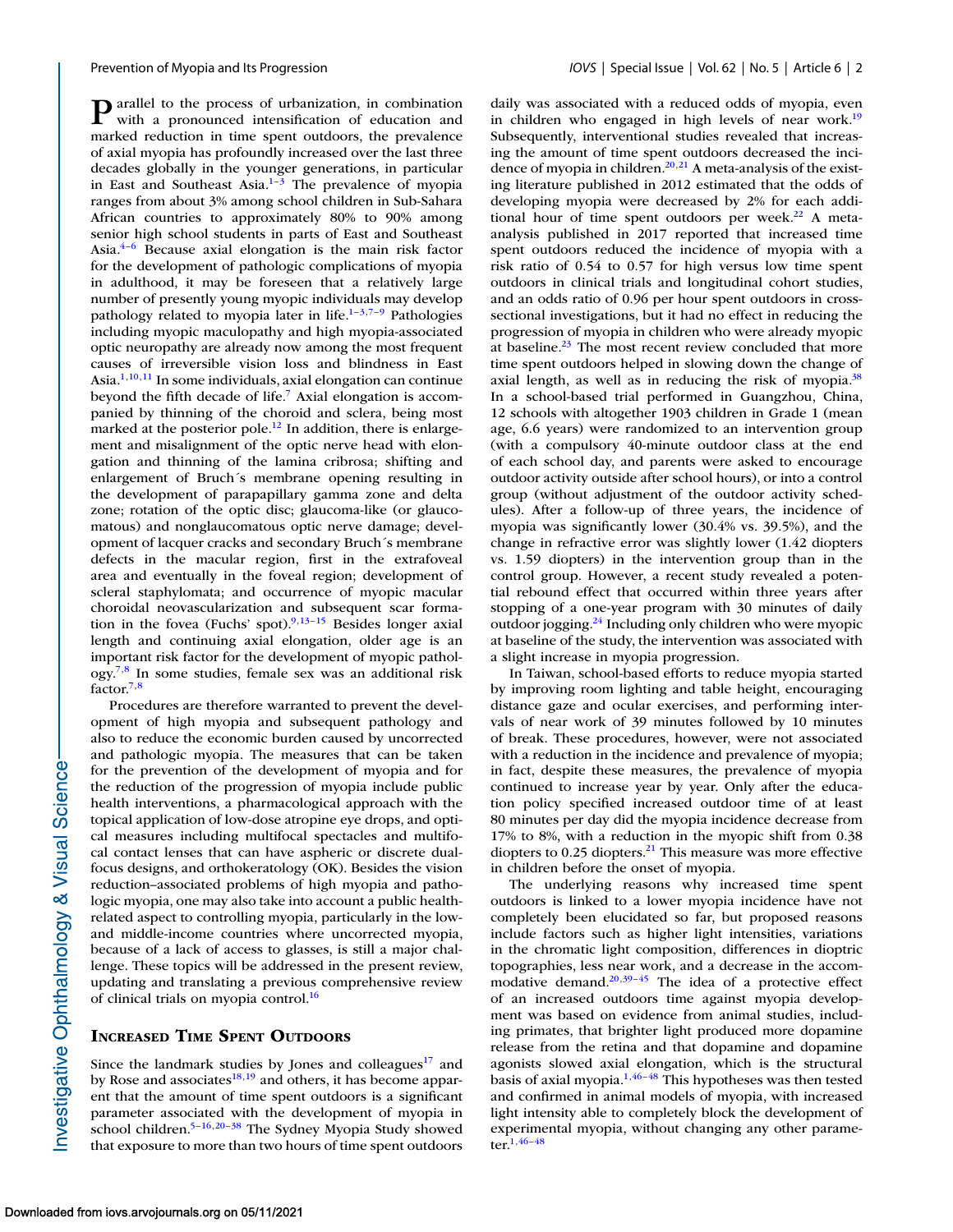Differences in the designs of the clinical studies on the amount of time spent outdoors make their comparison difficult. The statistically significant effect of a prolonged time spent outdoors on the reduction of myopia progression showed a considerable variation between the studies; however, the safety of the intervention, because of its noninvasiveness, should make a prolongation of outdoors time a measure of first choice for parents in the education of their children and for public health policies of governments.

It is also worth mentioning that not only the accumulative time spent outdoors but also how it is combined right after sustained near work may be of potential importance in delaying the onset, as well as slowing down the progression of myopia. An animal study has suggested that a brief period of plus defocus or bright light exposure right after a minus defocus treatment can be effective in negating the impact from the signals for developing or increasing myopia.<sup>49</sup>

In addition, it is possible that increased time spent outdoors in combination with physical activity will promote a healthier lifestyle in children and adolescents and reduce obesity and other disorders. $50$  Combining the delay of myopia onset with the prevention of excessive body weight could lead to better emotional health and lower levels of depression, anxiety and stress. Risks of outdoors need to be considered such as increased sun exposure and skin cancers as well as exposure to pollution. Positive examples of public health policy are the Singaporean early childhood agency organizing preschool children to have one hour of outdoor time daily, the regulations by the Taiwanese authorities, and China, where the amount of homework for schoolchildren has been reduced and where a policy has been started to increase compulsory time outdoors.<sup>51</sup> Reductions in homework could be more related to a decrease in the amount of near work than to an increase in the time spent outdoors, because there may be some cultural emphasis on the avoidance of sun exposures, particularly for girls. Encouraging children to spend more time outdoors may be an appropriate strategy also for very young children, because data from Singapore showed that 10% of the children in Singapore have developed myopia already by the age of 6 years, with the mean age of myopia onset at 8.5 years.

## **PHARMACOLOGICAL MEASURES**

In the first randomized, placebo-controlled trial of atropine for myopia control, Yen and colleagues<sup>52</sup> reported in 1989 that the progression of myopia was least marked in the group with application of 1% atropine eye drops for one year (myopia progression:  $-0.22 \pm 0.54$  diopters/y), followed by the group with application of 1% cyclopentolate eye drops (−0.58 ± 0.49 diopters/y), and a control group with application of placebo eye drops (−0.91  $\pm$  0.58 diopters/y).<sup>52,53</sup> Because photophobia and near blur were severe side effects, the results of the study were not translated into clinical practice. Ten years later, Shih and associates<sup>54</sup> found in a randomized, controlled trial that the progression of myopia after two years was least pronounced in a study group with 0.5% atropine eye drops  $(-0.04 \pm 0.63 \text{ diopters/v})$ , followed by the atropine 0.25% group  $(-0.45 \pm 0.55 \text{ diopters/v})$ , and the atropine 0.1% eye drop group  $(-0.47 \pm 0.91)$ diopters/y).It was most marked in the control group with the application 0.5% tropicamide eye drops,  $(-1.06 \pm 0.61)$ diopters/y).<sup>54</sup> Limitations of the study by Shih et al.<sup>54</sup> were the lack of biometry for the measurement of axial length and the lack of a placebo control group. In the ATOM (Atropine for the Treatment of Childhood Myopia)-1 Study, conducted by Chua and colleagues<sup>55</sup> in 2006, the mean progression of myopia was significantly lower in the 1% atropine group  $(-0.28 \pm 0.92)$  diopters/2 y) than in the eyes receiving placebo eye drops (−1.20 ± 0.69 diopters/2 y). Axial length, as measured sonographically, remained unchanged  $(-0.02 \pm 0.35 \text{ mm}/2 \text{ y})$  in the study group with 1% atropine, although there was a significant  $(P \leq$ 0.001) axial elongation in the placebo control group (0.38  $\pm$ 0.38 mm/2 y).<sup>55</sup>These differences resulted in a 77% reduction in the mean progression of myopia compared with placebo treatment over two years of treatment. The limitation of the study design was that the high concentration atropine was associated with a marked rebound effect after the application of the eye drops was stopped.<sup>56</sup> At one year after cessation of the treatment, myopia progressed by  $-1.14 \pm 0.8$  diopters/y in the study group and by  $-0.38 \pm 0.8$ 0.39 diopters/y in the control group.<sup>56</sup> In other randomized controlled trials, a concentration of atropine of 0.5% or 1% was associated with a relatively high antimyogenic effect (myopia control) and a relatively high rate of side effects, namely mydriasis and decrease in the amplitude of accommodation[.53,57,58](#page-7-0)

Subsequently, the ATOM2 study published in 2012 revealed that lower concentrations of atropine eye drops, such as 0.5%, 0.1%, and 0.01%, were associated with a two-year progression of myopia by  $-0.30 \pm 0.60$  diopters,  $-0.38 \pm 0.60$  diopters, and  $-0.49 \pm 0.63$  diopters, respectively, and with an axial elongation of  $0.27 \pm 0.25$  mm,  $0.28 \pm 0.28$  mm, and  $0.41 \pm 0.32$  mm, respectively.<sup>59</sup> The side effect of the atropine concentrations of 0.5%, 0.1%, and 0.01% was an increase in pupil size by 3.11 mm, 2.42 mm, and 0.91 mm, respectively. The amplitude of accommodation was less affected with the lower atropine concentration and was reduced by 3.6 D, 6.0 D, and 11.7 D with atropine of 0.01%, 0.1%, and 0.5%, respectively. $60,61$  The rebound effect was considerably smaller in the group with 0.01% atropine eye drops than in the 0.1% and 0.5% groups. After one year of wash-out from atropine eye drops, myopia progressed by  $-0.87 \pm 0.52$  D,  $-0.68 \pm 0.45$  D, and  $-0.28 \pm 0.33$  D in the atropine 0.5%, 0.1%, and 0.01% groups, respectively. In a parallel manner, the amount of axial elongation during the wash-out phase was  $0.26 \pm 0.23$  mm,  $0.24 \pm 0.21$  mm, and  $0.19 \pm 0.18$  mm, respectively.<sup>60</sup> Taking the two years of treatment and the third year of wash-out together, the overall progression of myopia was the smallest in the 0.01% atropine group (−0.72 ± 0.72 D).<sup>60</sup> The limitation of the ATOM-2 study was the lack of a placebo control group. It has to be taken into account that the 0.01% atropine group of the ATOM-2 study did not differ markedly in the amount of axial elongation from the historical placebo group of the ATOM-1 study (0.41 vs. 0.38 mm/2 y).<sup>58,59</sup> However, based on the ATOM-2 study, the application of 0.01% atropine eye drops has become widely used as a medical prevention of myopia progression.<sup>61-63</sup>

To address the limitations of the ATOM-2 study, the Low-concentration Atropine of Myopia Progression study was recently conducted. $64$  In children aged four to 12 years and with a myopic refractive error of ≥−1.0 diopter, the daily application of atropine 0.05%, 0.025%, 0.01%, and placebo eye drops resulted, after one year, in a change of refractive error by  $-0.27 \pm 1$ 0.61 D,  $-0.46 \pm 0.45$  D,  $-0.59 \pm 0.61$  D, and  $-0.81 \pm 0.53$  D, respectively, with corresponding changes in axial length of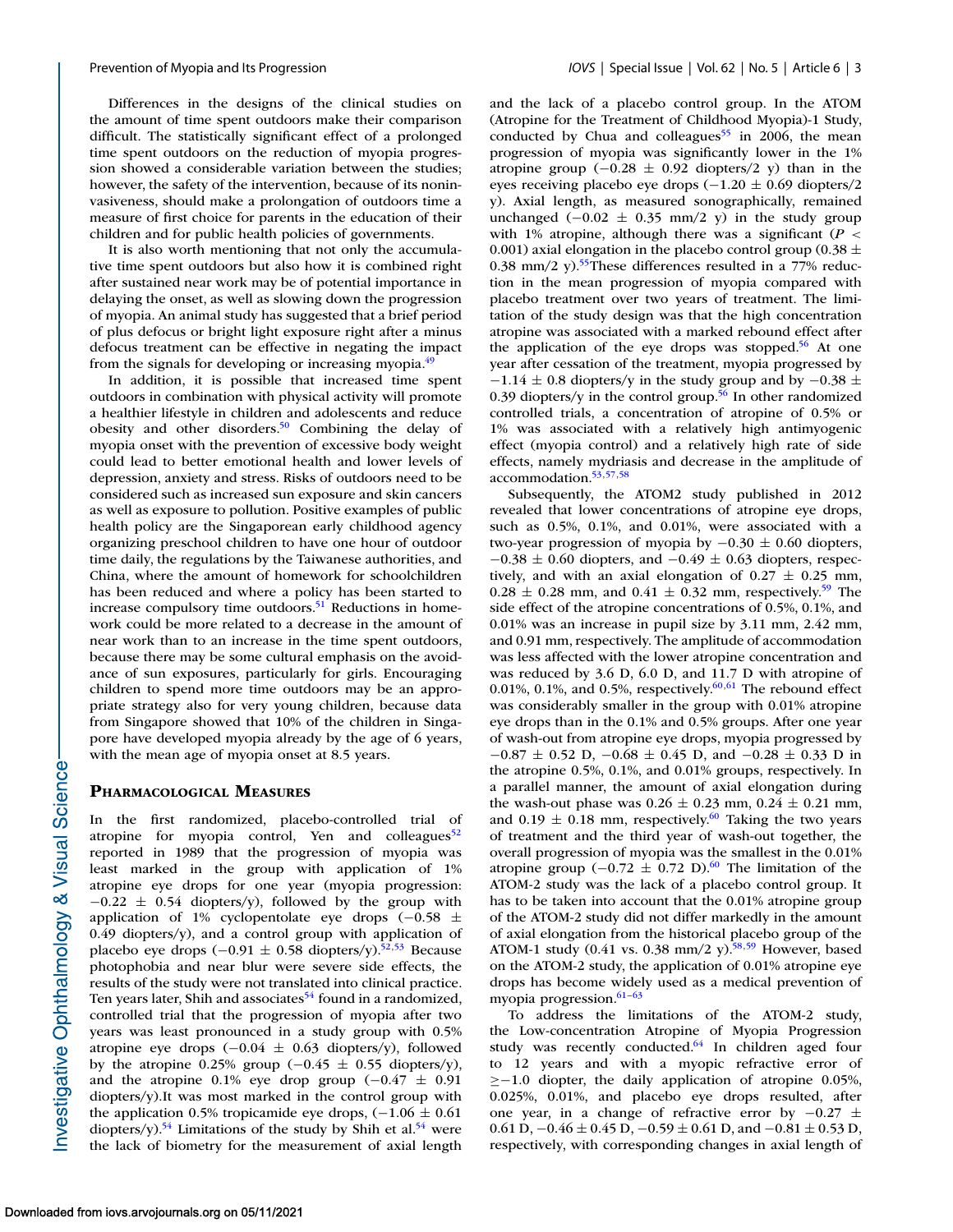$0.20 \pm 0.25$  mm,  $0.29 \pm 0.20$  mm,  $0.36 \pm 0.29$  mm, and  $0.41$  $\pm$  0.22 mm, respectively.<sup>64</sup> The application of 0.01% atropine eye drops decreased myopia progression by 27%, although this trend did not reach the level of statistical significance for the reduction in axial elongation. In the two-year follow up report of the Low-concentration Atropine of Myopia Progression study, the mean myopic refractive error progression was  $0.55 \pm 0.86$  D,  $0.85 \pm 0.73$  D, and  $1.12 \pm 0.85$  D in the 0.05%, 0.025%, and 0.01% atropine groups, respectively ( $P = 0.015$ ,  $P < 0.001$ , and  $P = 0.02$ , respectively, for pairwise comparisons), with mean axial length changes of  $0.39 \pm 0.35$  mm,  $0.50 \pm 0.33$  mm, and  $0.59 \pm 0.38$  mm  $(P = 0.04, P < 0.001, \text{ and } P = 0.10, \text{ respectively.}^{65}$ Compared with the first year of follow-up, the second-year efficacy of 0.05% atropine eyes drops and 0.025% atropine eye drops remained similar (*P* > 0.1) and improved slightly in the 0.01% atropine group ( $P = 0.04$ ). In children in the placebo group of phase 1 who were switched to 0.05% atropine eye drops in phase 2, the myopia progression decreased significantly in terms of myopic refractive error (myopic refractive error change of 0.18 D in the second year versus 0.82 D in the first year;  $P < 0.001$ ) and axial elongation (axial elongation of 0.15 mm in the second year versus  $0.43$  mm in the first year;  $P < 0.001$ ). The authors concluded that over a follow-up of two years, the efficacy of 0.05% atropine eye drops was double that of the 0.01% eye drops with respect to the reduction of myopic progression, and that the 0.05% atropine concentration was the optimal concentration among the studied atropine concentrations for slowing the progression of myopia.<sup>65</sup>

In a recent Cochrane review, Walline and colleagues<sup>66</sup> summarized that children receiving atropine eye drops, pirenzepine gel, or cyclopentolate eye drops as compared to children receiving placebo eye drops showed a significant, 1-year reduction in the increase of myopic refractive error (1.00 D [95% confidence interval {CI}, 0.93–1.07], 0.31 D [95% CI, 0.17–0.44], and 0.34 D [95% CI, 0.08–0.60], respectively). In a similar manner, axial elongation was less pronounced for children treated with atropine (−0.35 mm; 95% CI, −0.38 to  $-0.31$ ) and pirenzepine ( $-0.13$  mm; 95% CI,  $-0.14$  to −0.12) than for those treated with placebo. Walline and associates concluded that antimuscarinic topical medication was effective in slowing the progression of myopia in myopic children. The use of pirenzepine eye drops as a myopia reduction therapy was, however, abandoned, and the pirenzepine eye drops are no longer available as a treatment option.

Questions to be addressed in future studies include when to start the atropine therapy, the optimum dose of atropine eye drops, frequency and time of application (nightly, weekly), duration of treatment (up to what age), the potential rebound phenomenon after cessation of therapy including a potential tapering schedule for higher concentrations of atropine to address the rebound effect, current major issues about compounding the low-dose atropine medication, at which age the therapy can be stopped, long term effects including safety, the effect of ethnicity on the response to atropine, the mode of action of antimuscarinic eye drops, and others.

## **OPTICAL MEASURES**

The first studies applying optical interventions to prevent the progression of myopia were mainly focused on examining the effect of an undercorrection of the myopic refractive error and on the use of conventional bifocal spectacles. Studies, as summarized in recent Cochrane and systematic reviews, have shown, however, no strong evidence of benefits of an overcorrection or uncorrection of the myopic refractive error or of monovision.<sup>66,67</sup> In a similar manner, optical undercorrection of the myopic refractive error had no effect or showed the tendency to increase the progression of myopia. There was little or no difference between myopic progression of children wearing corneal, gas-permeable, single-vision contact lenses and children wearing single-vision soft contact lenses or children wearing bifocal soft contact lenses and children wearing single vision soft contact lenses. $66,67$ 

Studies including children wearing progressive addition lenses as compared to children wearing single-vision lenses suggested an advantage of a peripheral myopic defocus. $68-70$ In a parallel manner, experimental studies revealed that in animals an imposed myopic defocus inhibited and an imposed hyperopic defocus promoted an enlargement of the globe. $39,71-76$  The application of lenses with concentric dualfocus designs inhibited or reversed a myopic globe enlargement in the chicken, guinea pig, marmoset and rhesus monkey.<sup>77-81</sup> Induction of peripheral myopic defocus has consequently become the mainstay of a number of current myopia control strategies including multifocal soft contact lenses and OK. $16,41,82-89$  $16,41,82-89$  Animal studies suggested that the sensory part of the presumed intraocular feedback mechanism governing the process of emmetropization is located in the peripheral and central retina[.39,](#page-6-0)[76](#page-7-0) Myopic eyes corrected with standard spectacles typically show a relative peripheral hyperopia. These observations led to the hypothesis that a peripheral hyperopic defocus may be the cause for further central axial elongation in myopic eyes, although a study by Mutti and colleagues $90$  suggested that for every diopter of peripheral hyperopic defocus in children, myopia progres-sion only increased by 0.02 D per year.<sup>16,39,[76](#page-7-0)</sup> The optical measures include wearing of defocus incorporated multiple segments (DIMS) spectacle lenses, the application of concentric zone dual-focus soft contact lenses that provide simultaneous correction and myopic defocus, or the use of OK contact lenses.

## **Multifocal Spectacle Lenses**

Aspheric spectacle lens designs initially developed to reduce the relative peripheral hyperopic defocus did not lead to a significant decrease in the rate of myopia progression. $91,92$ Daily wear of newly developed DIMS spectacle lenses, however, was associated with a significant retardation of myopia progression and axial elongation in myopic children and the lenses were well tolerated. $84,93$ , The DIMS lenses are custom-made plastic spectacle lenses with a central optical zone diameter of 9 mm, used for correcting distance refractive errors, and with an annular zone that includes multiple round segments about 1 mm in diameter with a  $+3.50$  diopters add power.<sup>84</sup> Such an optical design simultaneously allows clear central vision and introduces, primarily over the peripheral retina, a myopic defocus. In a recently published, two-year double-masked randomized trial including 160 myopic Chinese children with an age of eight to 13 years, average myopic progression over two years was lower in the DIMS group  $(-0.41 \pm 0.06)$  than in the control group wearing single-vision spectacle lenses (−0.85  $\pm$  0.08 D). The mean axial elongation was also less in the DIMS group than in the single vision spectacle lens group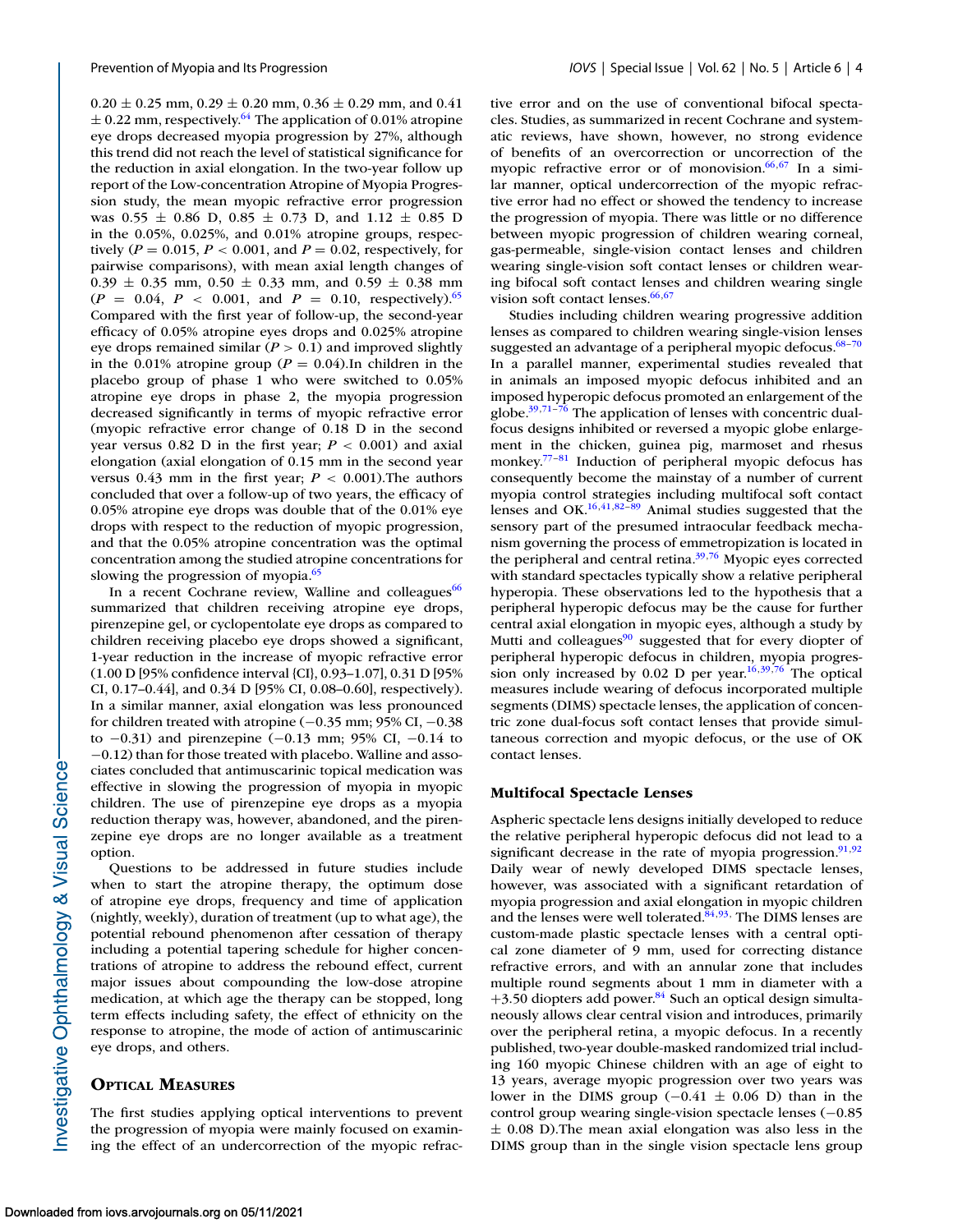$(0.21 \pm 0.02 \text{ mm vs. } 0.55 \pm 0.02 \text{ mm})$ .<sup>83</sup> Other spectacle lens designs such as the Zeiss MyoVision lens showed less efficacy[.94](#page-8-0)

#### **Dual-Focus and MultiFocus Contact Lenses**

More studies have been conducted on the efficacy of soft multifocal concentric zone contact lenses. These lenses have a center-distance design and include lenses with concentric rings as distinct zones of relative plus power and lenses with a gradient design, with increasing relative plus power toward the lens periphery. Soft multifocal contact lenses have been explored in several randomized controlled trials so far, which demonstrated a reduction in myopia progression of on average 36.4% and a decrease in axial elongation by 37.9%[.16](#page-6-0)[,82,85,](#page-7-0)[95–106](#page-8-0) Notably, with the use of MiSight soft contact lens (clear center distance and concentric rings of relative plus power), the change in spherical equivalent refractive error over a 3-year period was −0.51 ± 0.64 vs.  $-1.24 \pm 0.61$  D (59% reduction) in the study group and control group, respectively.<sup>101</sup> Similarly, mean change in axial length was  $0.30 \pm 0.27$  mm versus  $0.62 \pm 0.30$ mm (52% reduction).<sup>101</sup> Based on the results of a multicenter, randomized, three-year clinical trial, the U.S. Food and Drug Administration approved the commercially available daily wear, single use multi-focal contact lens (MiSight; CooperVision Inc., Lake Forest, CA, USA) for use in slowing the progression of myopia in children.<sup>101</sup> In the study, the relative peripheral hyperopia at 30° and 40° nasal and 40° temporal to the fovea was significantly correlated with a reduction in the progression of myopic refractive error and the amount of axial elongation. $100$ 

The recent randomized clinical BLINK (Bifocal Lenses in Nearsighted Kids) study examined the efficacy of contact lenses with a central correction for myopia plus a high add (+2.50 diopter) or medium add (+1.50 diopter) power to the peripheral concentric zone as compared to single-vision (no add) contact lenses in 292 participants aged  $10.3 \pm 1.2$  years with a mean spherical equivalent refractive error of −2.39  $\pm$  1.00 D. The difference in the adjusted three-year myopia progression between the high add power group versus the single-vision group was −0.46 D (95% CI, −0.63, −0.29) and −0.23 mm (95% CI, −0.30, −0.17), between the high add power group versus the medium add power group was −0.30 D (95% CI, −0.47, −0.13) and −0.16 mm (95% CI, −0.23, −0.09), and between the medium add power group versus the single-vision group was  $-0.16$  D (95% CI,  $-0.33$ , 0.01) and  $-0.07$  mm (95% CI,  $-0.14$ ,  $-0.01$ ).<sup>105,106</sup>

Soft multifocal contact lenses slow the progression of myopia and growth of the eye, but questions remain about the optimum distribution of the refractive power across to maximize the slowing of myopia progression while not impacting functional vision, and whether, now that there is a regulatory-approved contact lens on the market, off-label use of repurposed multifocal presbyopic designs should stop.

#### **Orthokeratology (OK)**

OK is a technique whereby specially designed reversegeometry corneal gas-permeable contact lenses are worn overnight to reshape the cornea by flattening of the corneal center and steepening the corneal mid-periphery. $39,41,107,108$  $39,41,107,108$ Because the corneal surface typically keeps its reshaped form for at least the next day, OK corrects for myopic refractive error without the need to wear glasses or contact lenses during the day. The effect seems to occur from a redistribution of the multilayered corneal epithelium, leading to a central corneal epithelial thinning. $107$  Subsequent studies, performed mostly on children and adolescents, suggested that OK may additionally slow myopic eye enlargement, potentially by a decrease in relative peripheral hyperopia caused by the steepening of the midperipheral corneal surface.<sup>41,108-114</sup> Two randomized controlled trials, the Retardation of Myopia in Orthokeratology (ROMIO) study by Cho and associates $41$  and the HM-PRO study by Charm and  $Cho<sub>1</sub><sup>42</sup>$  revealed that the axial elongation was reduced by  $43\%$  to  $63\%$ .<sup>40,[114](#page-8-0)</sup> The reduction was more pronounced in younger, more rapidly progressing myopic children (age 7–8 years: 20% vs. 65% progression [control]) than in older children (age 9–10 years: 9% vs. 13% progression [control]). $^{40,41}$ Limitations of the ROMIO study were that about 27% of the participants in the intervention group did not finish the study. In another OK trial of children with a myopic refractive error of at least -5.75 D, the median increase in myopia after 2 years was 0.13 D in the study group and 1.00 D in the control group wearing spectacles. $41,115$  $41,115$  Again, the drop-out rate of about 50% in the study was high. In a recent meta-analysis, the effect of OK was described to be modestly beneficial.<sup>42</sup> Extending the experiences gained with the application of spherical OK lenses for the therapy of myopia with low astigmatism, Chen and colleagues $^{114}$ conducted a study in which over a period of two years, toric OK lenses were used for therapy of myopia with moderate to high corneal astigmatism. They found that the axial elongation was reduced by 52% in the study group as compared to the control group with single vision spectacles. A Cochrane review and meta-analyses have confirmed that OK contact lenses are more effective than currently available singlevision contact lenses in slowing axial elongation. $65,115-119$ 

With respect to any therapy applying contact lenses, in particular OK lenses, potential complications must be taken into account. The most severe one is microbial keratitis (although rare) whereas pigmented ring formation and altered corneal nerve pattern (fibrillary lines) have been reported to occur in OK wearers, but the latter appear to be reversible. $41,119-125$  It has been estimated that the risk of microbial keratitis in children wearing OK lenses is 13.9/10,000 patient-years, as opposed to 7.7/10,000 in all OK wearers. $120$  To put this into perspective, the estimated incidence of infectious keratitis in daily-wear corneal gaspermeable lens wearers is 1.2/10,000, whereas in extendedwear soft lens wearers, the incidence ranges from 13.3 to 19.5/10,000, suggesting that OK wear risk in children is similar to extended-wear soft contact lens wear.<sup>126</sup>

### **GENERAL CONSIDERATIONS AND LIMITATIONS**

When addressing the prevention of the development and progression of myopia, limitations have to be taken into account. There are many parts of the world where the prevalence of myopia has remained low so far and the prevalence of high myopia even lower. This situation raises the question of whether public health measures for the prevention of myopia progression are needed in these parts of the world as intensively as in other regions, such as in East Asia, although, however, prevention of any myopia reduces the burden for the individual. This may particularly be relevant for the hereditary forms of myopia for which a preventive measure has not yet been demonstrated. Prevention of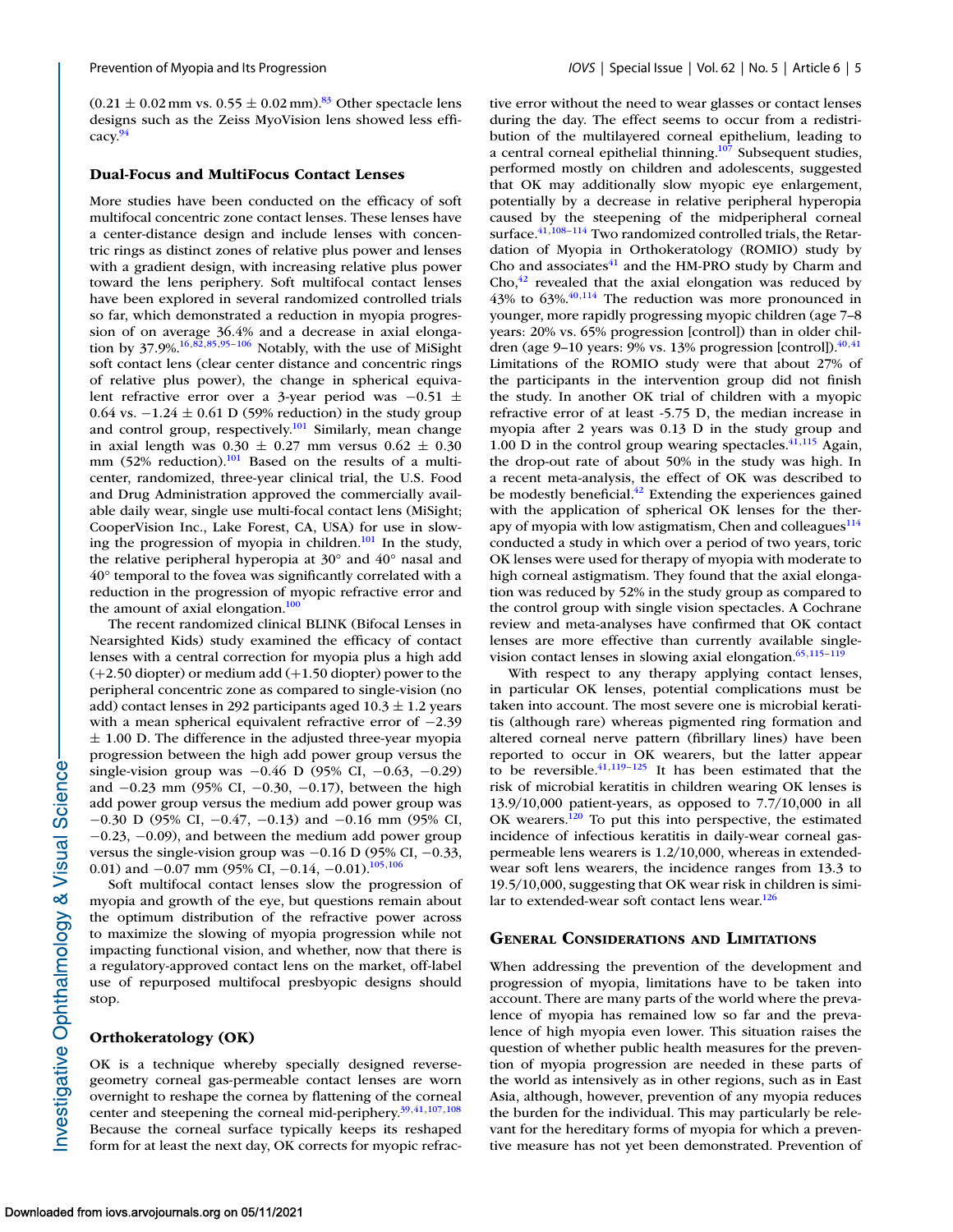<span id="page-5-0"></span>myopia may thus require quite different approaches depending on the individual circumstances and geographic regions. In general, continual review and regular updates are necessary for any overview of current possibilities and guidelines[.16,](#page-6-0)[127,128](#page-9-0) Furthermore, if the mechanisms underlying onset of myopia and myopia progression are not identical, their synergy and efficacy in different individuals need further exploration. Increased time spent outdoors is the only intervention known to reduce the onset of myopia, but, because both, myopia onset and myopia progression, depend on or are associated with axial elongation, potentially all approaches known to slow progression could also be applied to pre-myopes. In that context, it may also be taken into account that not all children will become myopic or highly myopic and that the final refractive error cannot yet precisely be predicted.<sup>129</sup> Conversely, delaying myopia onset is likely to slow progression, because progression rates seem to be largely age-dependent, and the available evidence suggests that if myopia onset can be delayed to the end of primary school, few children with a later onset of myopia will become highly myopic. It is important to note that most of the epidemiological data do not suggest that increased time outdoors slows progression, but the marked seasonal effects observed on myopia progression at least suggest that progression may be regulated in a way that is consistent with the known effects of educational pressures and time outdoors on the development of myopia[.130–132](#page-9-0)

Because the various treatment modalities have not directly been compared with each other, one cannot state an order of treatment such as therapy of first choice or second choice[.133–135](#page-9-0) Before specific guidelines about the choice of new treatments for an individual can be given, results from independent well-designed controlled longer-term studies should be obtained. With respect to the long-term sequelae of a therapy potentially applied to millions of children and adolescents, potential side effects of a pharmaceutical therapy, such as atropine, may not become apparent until several decades after its adoption. Considering that myopic children will require an optical correction regardless, an optical intervention such as spectacle or contact lens based, will not be an additional procedure, like atropine therapy. Other limitations of the available data are that most myopia control studies have been performed in Asia and in the United States, and on children or adolescents with an age of less than 18 years. There is almost no information available on the prevention or slowing of progression of myopia in adults, neither in the moderate myopia range or for high myopia. In terms of the reporting of the effect of the various treatment strategies, presenting the results as a percentage of a percentage may lead to the impression of a greater effect of the treatments than what really occurred in absolute terms. In the pharmacologic approach with the use of low-dose atropine eye drops, one has to consider that the availability of commercial atropine eye drop products can currently be limited in many regions. There is also marked individual variation in the myopic progression, caused by many different factors such as age of onset, heredity, parental myopia, near work, time spent outdoors, and others. Data tracking the refractive error of populations over their childhood years will assist practitioners in benchmarking an individual's risk of myopia and hence to make more informed choice of the benefits compared to any risks. $136$ 

In conclusion, there is consistent evidence of a benefit for the prevention of myopia development by the use of atropine eye drops, although the optimum concentration of atropine and the value of a combined use of atropine eye drops with optical devices are yet to be fully explored. There is also evidence of myopia control with soft multifocal contact lenses, OK, and a new type of multifocal spectacle. Information is constantly evolving, so one must stay abreast of studies published in the peer-reviewed literature for patients to benefit from the latest evidence-based practice.

#### *Acknowledgments*

Supported by the International Myopia Institute. The publication costs of the International Myopia Institute reports were supported by donations from the Brien Holden Vision Institute, Carl Zeiss Vision, CooperVision, Essilor, and Alcon.

Disclosure: **J.B. Jonas,** EuropäischePatentanmeldung 16 720 043.5 and Patent application US 2019 0085065 A1 "Agents for use in the therapeutic or prophylactic treatment of myopia or hyperopia; **M. Ang,** None; **P. Cho**, None; **J.A. Guggenheim,** None; **M.G. He,** None; **M. Jong,** None; **N.S. Logan,** Cooper-Vision (F, R), Essilor (F), ZEISS (F); **M. Liu,** Consultant for Paragon Vision Sciences and Essilor China; **I. Morgan,** None; **K. Ohno-Matsui,** Santen (C), Nevakar (C); **O. Pärssinen,** None; **S. Resnikoff,** Brien Holden Vision Institute (C); **P. Sankaridurg,** BHVI (E), co-inventor on multiple patents related to myopia (P); **S.-M. Saw,** None; **E.L. Smith,** Essilor of America (C), Treehouse Eyes (C), SightGlass Vision (C), Acucela (C), Nevakar (C), Zeiss (P); **D.T.H. Tan,** Santen, Inc (C), Eye Lens (C); **J.J. Walline,** Alcon (R), Allergan (R), Atia Vision (C), Contamac (C), CooperVision (C), Essilor (C), Johnson & Johnson (R), Novartis (C), Rayner (C), Théa pharmaceuticals (C), Bausch + Lomb (F); **C.F. Wildsoet,** None; **P.-C. Wu,** None; **X. Zhu,** CooperVision (R), Brien Holden Vision Institute (R); **J.S. Wolffsohn,** Alcon (R), Allergan (R), Atia Vision (C), Contamac (C), CooperVision (C), Essilor (C), Johnson & Johnson (R), Novartis (C), Rayner (C), Théa pharmaceuticals (C)

#### *References*

- 1. Morgan IG, Ohno-Matsui K, Saw SM. Myopia. *Lancet*. 2012;379:1739–1748.
- 2. Holden BA, Fricke TR, Wilson DA, et al. Global prevalence of myopia and high myopia and temporal trends from 2000 through 2050. *Ophthalmology*.2016;123:1036–1042.
- 3. Dong L, Kang YK, Li Y, Wei WB, Jonas JB. Prevalence and time trends of myopia in children and adolescents in China: a systemic review and meta-analysis. *Retina*. 2020;40:399–411.
- 4. Kedir J, Girma A. Prevalence of refractive error and visual impairment among rural school-age children of Goro District, Gurage Zone, Ethiopia. *Ethiop J Health Sci.*2014;24:353–358.
- 5. Guo K, Yang DY, Wang Y, et al. Prevalence of myopia in schoolchildren in Ejina: the Gobi Desert Children Eye Study. *Invest Ophthalmol Vis Sci*. 2015;56:1769–1774.
- 6. Wu LJ, You QS, Duan JL, et al. Prevalence and associated factors of myopia in high-school students in Beijing. *PLoS One*. 2015;10:e0120764.
- 7. Fang Y, Yokoi T, Nagaoka N, et al. Progression of myopic maculopathy during 18-year follow-up. *Ophthalmology*. 2018;125:863–877.
- 8. Yan YN, Wang YX, Yang Y, et al. Ten-year progression of myopic maculopathy: The Beijing Eye Study 2001-2011. *Ophthalmology*. 2018;125:1253–1263.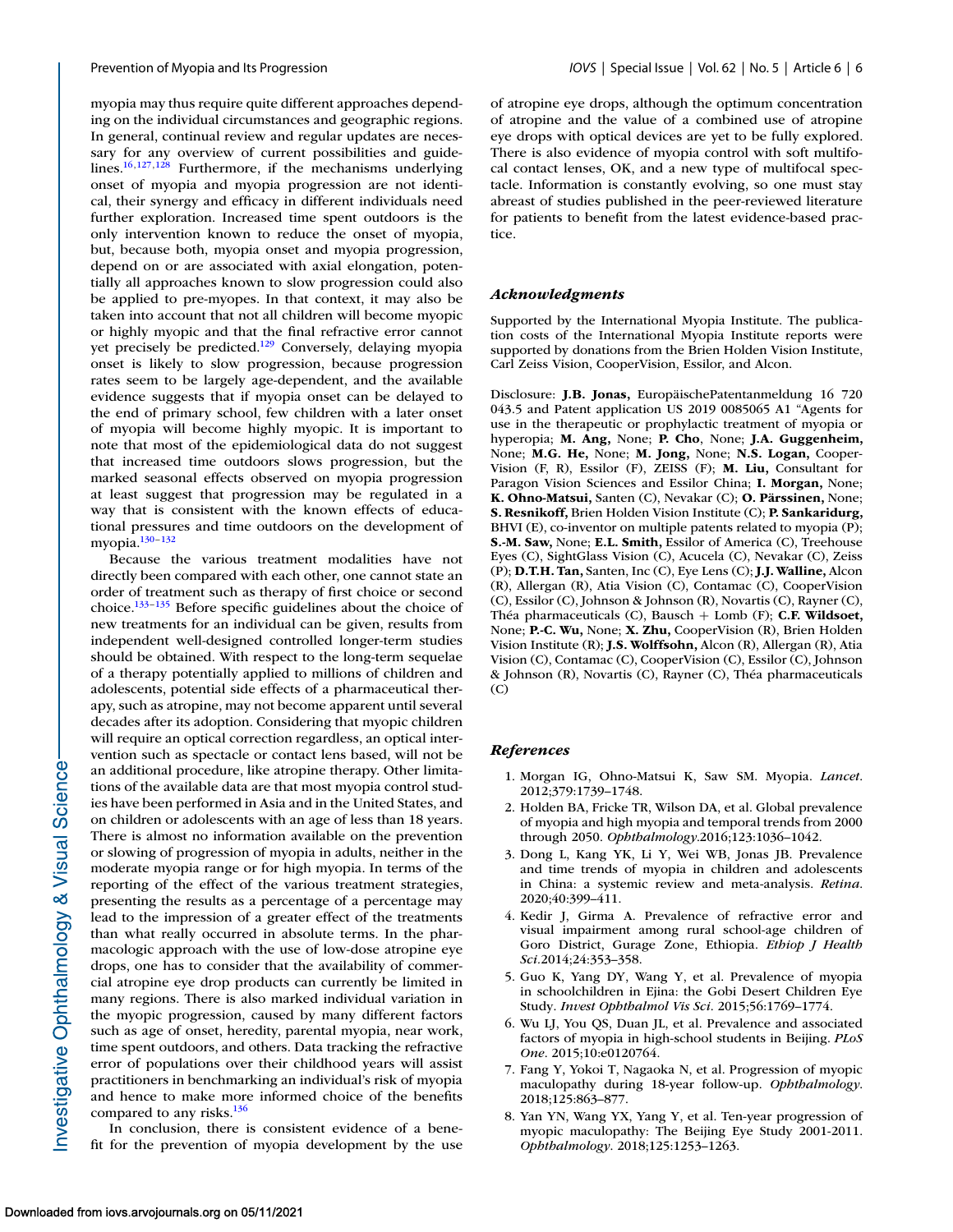- <span id="page-6-0"></span>9. Ohno-Matsui K, Kawasaki R, Jonas JB, et al. International classification and grading system for myopic maculopathy. *Am J Ophthalmol*. 2015;159:877–883.
- 10. Hsu WM, Cheng CY, Liu JH, Tsai SY, Chou P. Prevalence and causes of visual impairment in an elderly Chinese population in Taiwan: the Shihpai Eye Study. *Ophthalmology*. 2004;111:62–69.
- 11. Xu L, Wang Y, Li Y, et al. Causes of blindness and visual impairment in urban and rural areas in Beijing: the Beijing Eye Study. *Ophthalmology*. 2006;113:1134–1141.
- 12. Vurgese S, Panda-Jonas S, Jonas JB. Scleral thickness in human eyes.*PLoS One.*2012;7:e29692.
- 13. Jonas JB, Jonas SB, Jonas RA, et al. Parapapillary atrophy: Histological gamma zone and delta zone. *PLoS One*. 2012;7:e47237.
- 14. Jonas JB, Ohno-Matsui K, Panda-Jonas S. Optic nerve head histopathology in high axial myopia. *J Glaucoma*. 2017;26:187–193.
- 15. Zhang Q, Xu L, Wei WB, Wang YX, Jonas JB. Size and shape of Bruch´s membrane opening in relationship to axial length, gamma zone and macular Bruch´s membrane defects.*Invest Ophthalmol Vis Sci*. 2019;60:2591–2598.
- 16. Wildsoet CF, Chia A, Cho P, et al. IMI Interventions Myopia Institute: interventions for controlling myopia onset and progression report. *Invest Ophthalmol Vis Sci.*2019;60: M106–M131.
- 17. Jones LA, Sinnott LT, Mutti DO, et al. Parental history of myopia, sports and outdoor activities, and future myopia. *Invest Ophthalmol Vis Sci*. 2007;48:3524–3532.
- 18. Rose KA, Morgan IG, Smith W, Burlutsky G, Mitchell P, Saw SM. Myopia, lifestyle, and schooling in students of Chinese ethnicity in Singapore and Sydney. *Arch Ophthalmol.* 2008;126:527–530.
- 19. Rose KA, Morgan IG, Ip J, et al. Outdoor activity reduces the prevalence of myopia in children. *Ophthalmology*. 2008;115:1279–1285.
- 20. He M, Xiang F, Zeng Y, et al. Effect of time spent outdoors at school on the development of myopia among children in China a randomized clinical trial. *JAMA*. 2015;314:1142– 1148.
- 21. Wu PC, Chen CT, Lin KK, et al. Myopia prevention and outdoor light intensity in a school-based cluster randomized trial. *Ophthalmology*. 2018;125:1239–1250.
- 22. Sherwin JC, Reacher MH, Keogh RH, et al. The association between time spent outdoors and myopia in children and adolescents: a systematic review and meta-analysis. *Ophthalmology*. 2012;119:2141–2151.
- 23. Xiong S, Sankaridurg P, Naduvilath T, et al. Time spent in outdoor activities in relation to myopia prevention and control: a meta-analysis and systematic review. *ActaOphthalmol*. 2017;95:551–566.
- 24. Guo Y, Liu L, Lv Y, et al. Outdoor jogging and myopia progression in school children from rural Beijing: the Beijing Children Eye Study. *Transl Vis Sci Technol*. 2019;8:2.
- 25. Parssinen O, Lyyra AL. Myopia and myopic progression among schoolchildren: a three-year follow-up study. *Invest Ophthalmol Vis Sci*. 1993;34:2794–2802.
- 26. Saw SM, Nieto FJ, Katz J, et al. Factors related to the progression of myopia in Singaporean children. *Optom Vis Sci*. 2000:77:549–554.
- 27. Saw SM, Wu HM, Seet B, et al. Academic achievement, close up work parameters, and myopia in Singapore military conscripts. *Br J Ophthalmol*. 2001;85:855–860.
- 28. Mutti DO, Mitchell GL, Moeschberger ML, et al. Parental myopia, near work, school achievement, and children's refractive error. *Invest Ophthalmol Vis Sci*. 2002;43:3633– 3640.
- 29. Saw SM, Zhang MZ, Hong RZ, et al. Near-work activity, night-lights, and myopia in the Singapore-China study. *Arch Ophthalmol*. 2002;120:620–627.
- 30. Saw SM, Shankar A, Tan SB, et al. A cohort study of incident myopia in Singaporean children.*Invest Ophthalmol Vis Sci*. 2006;47:1839–1844.
- 31. Lu B, Congdon N, Liu X, et al. Associations between near work, outdoor activity, and myopia among adolescent students in rural China: the Xichang Pediatric Refractive Error Study report no. 2. *Arch Ophthalmol*. 2009;127:769– 775.
- 32. Dirani M, Tong L, Gazzard G, et al. Outdoor activity and myopia in Singapore teenage children. *Br J Ophthalmol*. 2009;93:997–1000.
- 33. Low W, Dirani M, Gazzard G, et al. Family history, near work, outdoor activity, and myopia in Singapore Chinese preschool children. *Br J Ophthalmol*.2010;94:1012–1016.
- 34. Jones-Jordan LA, Mitchell GL, Cotter SA, et al. Visual activity before and after the onset of juvenile myopia. *Invest Ophthalmol Vis Sci*. 2011;52:1841–1850.
- 35. Jones-Jordan LA, Sinnott LT, Cotter SA, et al. Time outdoors, visual activity, and myopia progression in juvenile-onset myopes. *Invest Ophthalmol Vis Sci*. 2012;53:7169–7175.
- 36. Sherwin JC, Hewitt AW, Coroneo MT, et al. The association between time spent outdoors and myopia using a novel biomarker of outdoor light exposure. *Invest Ophthalmol Vis Sci*. 2012:53:4363–4370.
- 37. Guggenheim JA, Northstone K, McMahon G, et al. Time outdoors and physical activity as predictors of incident myopia in childhood: a prospective cohort study. *Invest Ophthalmol Vis Sci*. 2012;53:2856–2865.
- 38. Cao K, Wan Y, Yusufu M, Wang N.Significance of outdoor time for myopia prevention: a systematic review and meta-analysis based on randomized controlled trials. *Ophthalmic Res*. 2020;63:97–105
- 39. Smith EL, III, Hung LF, Huang J. Relative peripheral hyperopic defocus alters central refractive development in infant monkeys. *Vision Res*. 2009;49:2386–2392.
- 40. Swarbrick HA, Alharbi A, Watt K, Lum E, Kang P. Myopia control during orthokeratology lens wear in children using a novel study design. *Ophthalmology*.2015;122:620– 633.
- 41. Cho P, Cheung SW. Retardation of myopia in Orthokeratology (ROMIO) study: a 2-year randomized clinical trial. *Invest Ophthalmol Vis Sci*. 2012;53:7077–7085.
- 42. Charm J, Cho P. High myopia-partial reduction ortho-k: a 2-year randomized study. *Optom Vis Sci*. 2013;90:530–539.
- 43. Vander Veen DK, Kraker RT, Pineles SL, et al. Use of orthokeratology for the prevention of myopic progression in children: a report by the American Academy of Ophthalmology. *Ophthalmology*. 2019;126:623–636.
- 44. Tan D, Tay SA, Loh KL, Chia A. Topical atropine in the control of myopia. *Asia Pac J Ophthalmol (Phila)*. 2016;5:424–428.
- 45. Flitcroft DI. The complex interactions of retinal, optical and environmental factors in myopia aetiology.*ProgRetin Eye Res*. 2012;31:622–660.
- 46. Li XX, Schaeffel F, Kohler K, Zrenner E. Dose-dependent effects of 6-hydroxy dopamine on deprivation myopia, electroretinograms, and dopaminergic amacrine cells in chickens. *Vis Neurosci*. 1992;9:483–492.
- 47. Schaeffel F, Hagel G, Bartmann M, Kohler K, Zrenner E. 6-Hydroxy dopamine does not affect lens-induced refractive errors but suppresses deprivation myopia. *Vision Res*. 1994;34:143–149.
- 48. Bartmann M, Schaeffel F, Hagel G, Zrenner E. Constant light affects retinal dopamine levels and blocks deprivation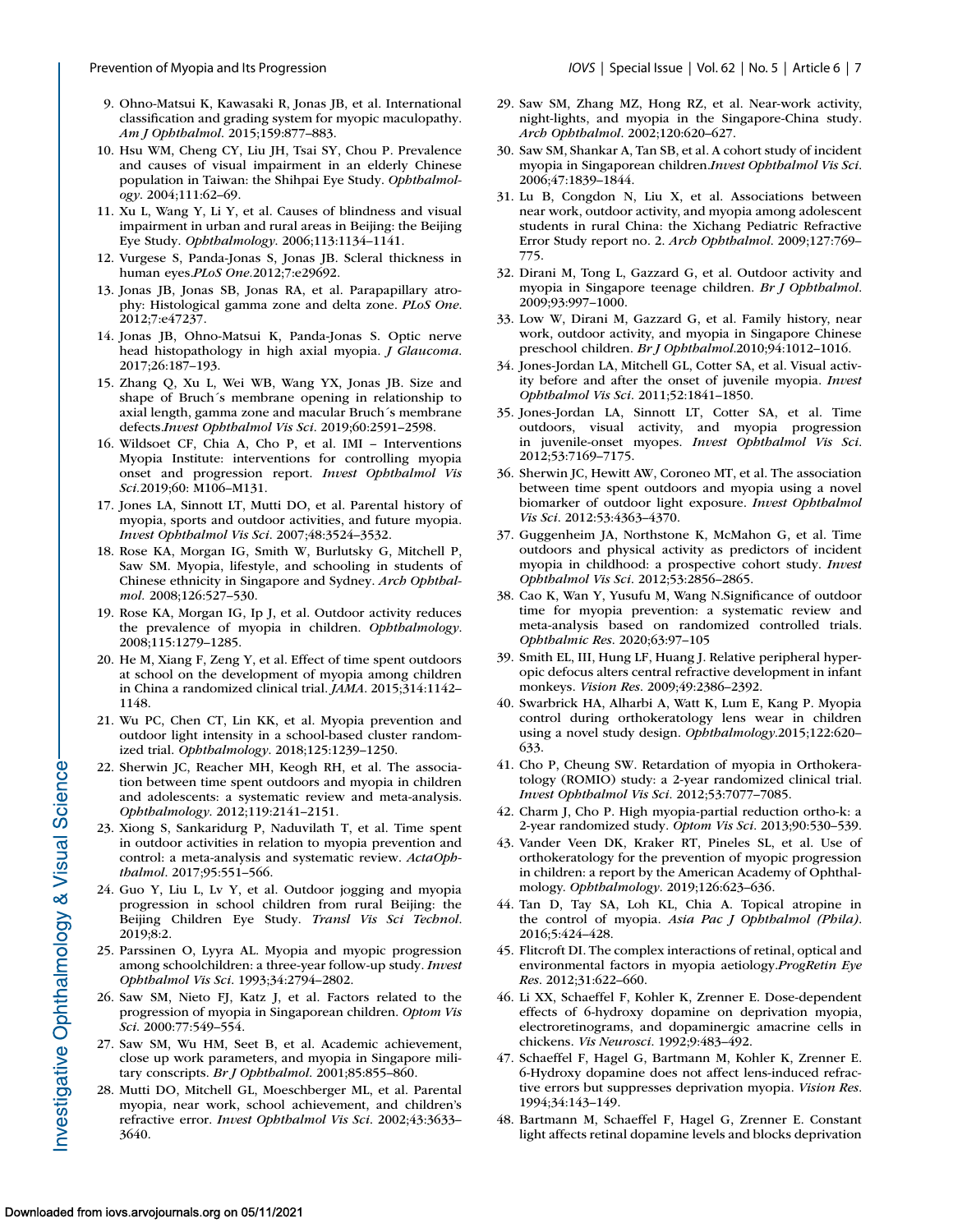<span id="page-7-0"></span>myopia but not lens-induced refractive errors in chickens. *Vis Neurosci*. 1994;11:199–208.

- 49. Zhu X, Wallman J. Temporal properties of compensation for positive and negative spectacle lenses in chicks. *Invest Ophthalmol Vis Sci*. 2009;50:37–46.
- 50. Ng M, Fleming T, Robinson M, et al. Global, regional, and national prevalence of overweight and obesity in children and adults during 1980-2013: a systematic analysis for the Global Burden of Disease Study 2013. *Lancet*. 2014;384:766–781.
- 51. Ang M, Flanagan JL, Wong CW, et al. Review: Myopia control strategies recommendations from the 2018 WHO/IAPB/BHVI Meeting on Myopia. *Br J Ophthalmol*. 2020;104:1482–1487
- 52. Yen MY, Liu JH, Kao SC, et al. Comparison of the effect of atropine and cyclopentolate on myopia. *Ann Ophthalmol*. 1989;21:180–182.
- 53. Li FF, Yam JC. Low-concentration atropine eye drops for myopia progression. *Asia Pac J Ophthalmol (Phila).* 2019;8:360–365.
- 54. Shih YF, Chen CH, Chou AC, et al. Effects of different concentrations of atropine on controlling myopia in myopic children. *J OculPharmacolTher*. 1999;15:85–90.
- 55. Chua WH, Balakrishnan V, Chan YH, et al. Atropine for the treatment of childhood myopia. *Ophthalmology*. 2006;113:2285–2291.
- 56. Tong L, Huang XL, Koh AL, et al. Atropine for the treatment of childhood myopia: effect on myopia progression after cessation of atropine. *Ophthalmology*. 2009;116:572– 579.
- 57. Yi S, Huang Y, Yu SZ, et al. Therapeutic effect of atropine 1% in children with low myopia. *J AAPOS*. 2015;19:426– 429.
- 58. Wang YR, Bian HL, Wang Q. Atropine 0.5% eyedrops for the treatment of children with low myopia: A randomized controlled trial. *Medicine (Baltimore)*. 2017;96:e7371.
- 59. Chia A, Chua WH, Cheung YB, et al. Atropine for the treatment of childhood myopia: safety and efficacy of 0.5%, 0.1%, and 0. 01% doses (atropine for the treatment of myopia 2). *Ophthalmology*. 2012;119:347–354.
- 60. Chia A, Chua WH, Wen L, et al. Atropine for the treatment of childhood myopia: changes after stopping atropine 0.01%, 0.1% and 0.5%. *Am J Ophthalmol*. 2014;157:451– 457.
- 61. Chia A, Lu QS, Tan D. Five-year clinical trial on atropine for the treatment of myopia 2: myopia control with atropine 0.01% eye drops. *Ophthalmology*. 2016;123:391–399.
- 62. Pineles SL, Kraker RT, Vander Veen DK, et al. Atropine for the prevention of myopia progression in children: a report by the American Academy of Ophthalmology. *Ophthalmology*. 2017;124:1857–1866.
- 63. Wu PC, Chuang M-N, Choi J, et al. Update in myopia and treatment strategy of atropine use in myopia control. *Eye*. 2019;33:3–13.
- 64. Yam JC, Jiang Y, Tang SM, et al. Low-Concentration Atropine for Myopia Progression (LAMP) Study: a randomized, double-blinded, placebo-controlled trial of 0.05%, 0.025%, and 0.01% atropine eye drops in myopia control. *Ophthalmology*. 2019;126:113–124.
- 65. Yam JC, Li FF, Zhang X, et al. Two-year clinical trial of the Low-Concentration Atropine for Myopia Progression (LAMP) study: phase 2 report. *Ophthalmology*. 2020;127:910–919.
- 66. Walline JJ, Lindsley KB, Vedula SS, et al. Interventions to slow progression of myopia in children. *Cochrane Database Syst Rev.* 2020;1:CD004916.
- 67. Logan NS, Wolffsohn JS. Role of un-correction, undercorrection and over-correction of myopia as a strat-

egy for slowing myopic progression. *ClinExpOptom*. 2020;103:133–137.

- 68. Gwiazda J, Hyman L, Hussein M, et al. A randomized clinical trial of progressive addition lens versus single vision lens on the progression of myopia in children. *Invest Ophthalmol Vis Sci.* 2003;44:1492–1500.
- 69. Berntsen DA, Barr CD, Mutti DO, Zadnik K. Peripheral defocus and myopia progression in myopic children randomly assigned to wear single vision and progressive addition lenses. *Invest Ophthalmol Vis Sci*. 2013;54:5761– 5770.
- 70. Cheng D, Woo GC, Drobe B, Schmid KL. Effect of bifocal and prismatic bifocal spectacles on myopia progression in children: three-year results of a randomized clinical trial. *JAMA Ophthalmol.* 2014;1323:258–264.
- 71. Walkman J, Winnower J. Homeostasis of eye growth and the question of myopia. *Neuron*. 2004;43:447–68.
- 72. Schaeffel F, Glasser A, Howland HC. Accommodation, refractive error and eye growth in chickens. *Vision Research*. 1988;28:639–657.
- 73. Irving EL, Callender MG, Sivak JG. Inducing myopia, hyperopia, and astigmatism in chicks. *Optom Vis Sci*. 1991;68:364–368.
- 74. Wildsoet C, Wallman J. Choroidal and scleral mechanisms of compensation for spectacle lenses in chicks. *Vis Res.* 1995;35:1175–1194.
- 75. Nevin ST, Schmid KL, Wildsoet CF. Sharp vision: a prerequisite for compensation to myopic defocus in the chick?*Curr Eye Res*. 1998;17:322–331.
- 76. Smith EL, 3rd, Hung LF. The role of optical defocus in regulating refractive development in infant monkeys.*Vision Res.* 1999;39:1415–1435.
- 77. Liu Y, Wildsoet C. The effect of two-zone concentric bifocal spectacle lenses on refractive error development and eye growth in young chicks. *Invest Ophthalmol Vis Sci*. 2011;52:1078–1086.
- 78. Tse DY, Lam CS, Guggenheim JA, et al. Simultaneous defocus integration during refractive development. *Invest Ophthalmol Vis Sci*. 2007;48:5352–5359.
- 79. cFadden SA, Tse DY, Bowrey HE, et al. Integration of defocus by dual power Fresnel lenses inhibits myopia in the mammalian eye. *Invest Ophthalmol Vis Sci*. 2014;55:908– 917.
- 80. Benavente-Perez A, Nour A, Troilo D. The effect of simultaneous negative and positive defocus on eye growth and development of refractive state in marmosets. *Invest Ophthalmol Vis Sci*. 2012;53:6479–6487.
- 81. Arumugam B, Hung L-F, To C-H, et al. The effects of simultaneous dual focus lenses on refractive development in infant monkeys. *Invest Ophthalmol Vis Sci*. 2014;55:7423– 7432.
- 82. Anstice NS, Phillips JR. Effect of dual-focus soft contact lens wear on axial myopia progression in children. *Ophthalmology*. 2011;118:1152–1161.
- 83. Correction of Myopia Evaluation Trial 2 Study Group for the Pediatric Eye Disease Investigator Group. Progressiveaddition lenses versus single-vision lenses for slowing progression of myopia in children with high accommodative lag and near esophoria. *Invest Ophthalmol Vis Sci*. 2011;52:2749–57.
- 84. Lam CSY, Tang WC, Tse DY-Y, Tang YY, To CH. Defocus incorporated soft contact (DISC) lens slows myopia progression in Hong Kong Chinese schoolchildren: a 2-year randomised clinical trial. *Br J Ophthalmol*. 2014;98:40–45.
- 85. Aller TA, Liu M, Wildsoet CF. Myopia control with bifocal contact lenses: a randomized clinical trial. *Optom Vis Sci*. 2016;93:344–352.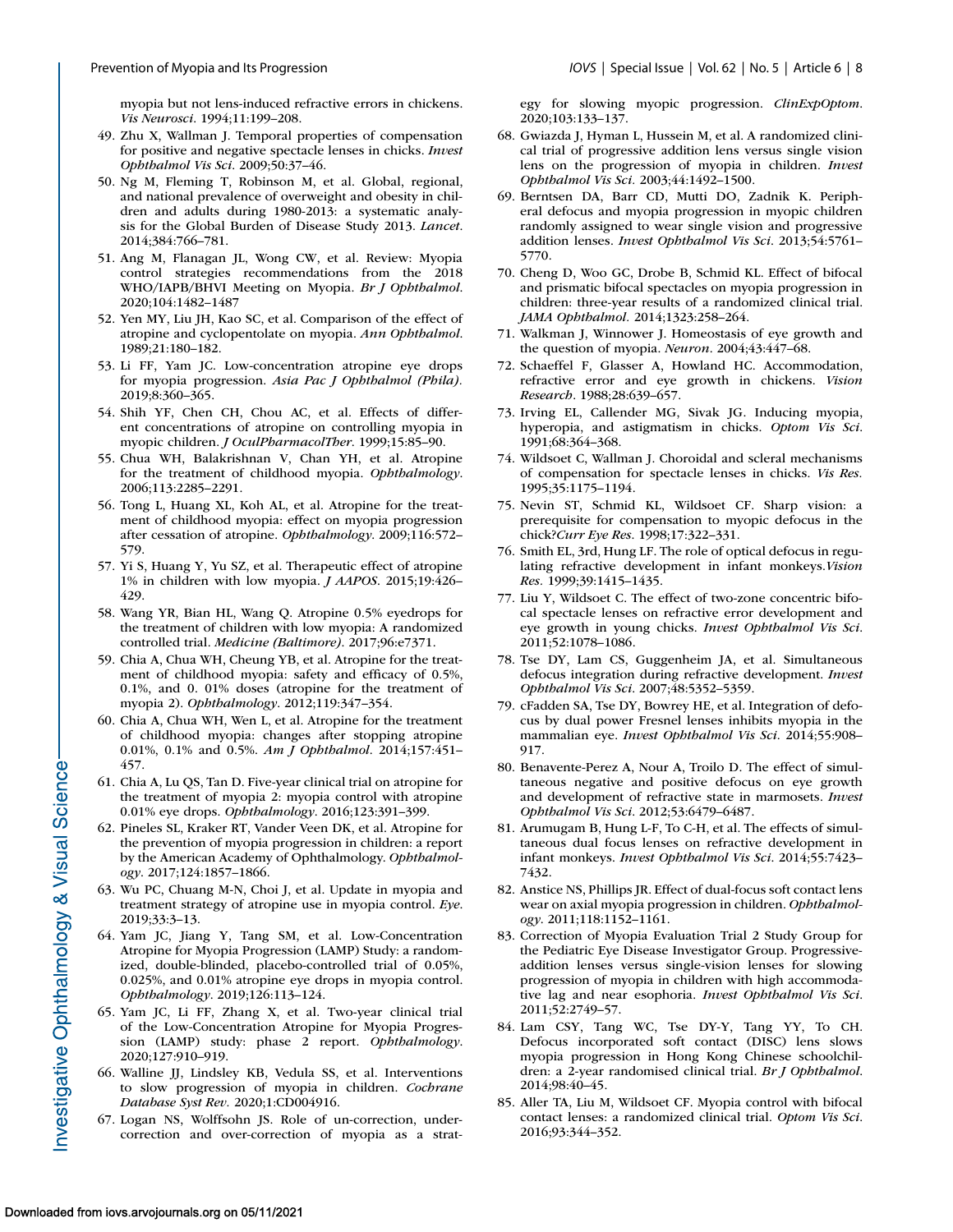- <span id="page-8-0"></span>86. Walline JJ, Gaume Giannoni A, Sinnott LT, et al. A randomized trial of soft multifocal contact lenses for myopia control: baseline data and methods. *Optom Vis Sci*. 2017;94:856–866.
- 87. Li SM, Kang MT, Wu SS, et al. Studies using concentric ring bifocal and peripheral add multifocal contact lenses to slow myopia progression in school-aged children: a metaanalysis. *Ophthalmic Physiol Opt*. 2017;37:51–59.
- 88. Ruiz-Pomeda A, Pérez-Sánchez B, Valls I, et al. MiSight Assessment Study Spain (MASS). A 2-year randomized clinical trial. *Graefes Arch ClinExpOphthalmol*. 2018;256:1011– 1021.
- 89. Fedtke C, Ehrmann K, Bakaraju RC. Peripheral refraction and spherical aberration profiles with single vision, bifocal and multifocal soft contact lenses. *J Optom*. 2020;13:15–28.
- 90. Mutti DO, Sinnott LT, Reuter KS, et al. Peripheral refraction and eye lengths in myopic children in the Bifocal Lenses In Nearsighted Kids (BLINK) Study. *Transl Vis Sci Technol.* 2019;8:17.
- 91. Sankaridurg P, Donovan L, Varnas S, et al. Spectacle lenses designed to reduce progression of myopia: 12 month results. *Optom Vis Sci*. 2010;87:631–641.
- 92. Hasebe S, Jun J, Varnas SR. Myopia control with positively aspherized progressive addition lenses: a 2-year, multicenter, randomized, controlled trial. *Invest Ophthalmol Vis Sci*. 2014;55:7177–7188.
- 93. Lu Y, Lin Z, Wen L, et al. The adaptation and acceptance of Defocus Incorporated Multiple Segment Lens for Chinese children. *Am J Ophthalmol.* 2020;211:207–216.
- 94. Kanda H, Oshika T, Hiraoka T, et al. Effect of spectacle lenses designed to reduce relative peripheral hyperopia on myopia progression in Japanese children: a 2-year multicenter randomized controlled trial. *Jpn J Ophthalmol*. 2018;62:537–543.
- 95. Sankaridurg P, Holden B, Smith E, 3rd, et al. Decrease in rate of myopia progression with a contact lens designed to reduce relative peripheral hyperopia: one-year results. *Invest Ophthalmol Vis Sci*. 2011;52:9362–9367.
- 96. Walline JJ, Greiner KL, McVey ME, Jones-Jordan LA. Multifocal contact lens myopia control. *Optom Vis Sci*. 2013;90:1207–1214.
- 97. Fujikado T, Ninomiya S, Kobayashi T, Suzaki A, Nakada M, Nishida K. Effect of low-addition soft contact lenses with decentered optical design on myopia progression in children: a pilot study. *ClinOphthalmol.* 2014;8:1947–1956.
- 98. Cheng X, Xu J, Chehab K, Exford J, Brennan N. Soft contact lenses with positive spherical aberration for myopia control. *Optom Vis Sci*. 2016;93:353–366.
- 99. Pauné J, Morales H, Armengol J, et al. Myopia control with a novel peripheral gradient soft lens and orthokeratology: a 2-year clinical trial. *Biomed Res Int*. 2015;2015:507572.
- 100. Sankaridurg P, Bakaraju RC, Naduvilath T, et al. Myopia control with novel central and peripheral plus contact lenses and extended depth of focus contact lenses: 2 year results from a randomised clinical trial. *Ophthalmic Physiol Opt*. 2019;39:294–307.
- 101. Chamberlain P, Peixoto-de-Matos SC, Logan NS, Ngo C, Jones D, Young G. A 3-year randomized clinical trial of MiSight lenses for myopia control. *Optom Vis Sci.* 2019;96:556–567.
- 102. Kang P, Wildsoet CF. Acute and short-term changes in visual function with multifocal soft contact lens wear in young adults. *Cont Lens Anterior Eye*. 2016;39:133–140.
- 103. Kollbaum PS, Jansen ME, Tan J, Meyer DM, Rickert ME. Vision performance with a contact lens designed to slow myopia progression. *Optom Vis Sci*. 2013;90:205–214.
- 104. Schulle KL, Berntsen DA, Sinnott LT, et al. Bifocal Lenses In Nearsighted Kids Study G: visual acuity and over-

refraction in myopic children fitted with soft multifocal contact lenses. *Optom Vis Sci*. 2018;95:292–298.

- 105. Walline JJ, Walker MK, Mutti DO, et al. Effect of high add power, medium add power, or single-vision contact lenses on myopia progression in children: The BLINK Randomized Clinical Trial. *JAMA*. 2020;324:571–580.
- 106. Bressler NM. Reducing the progression of myopia. *JAMA*. 2020;324:558–559.
- 107. Walline JJ, Holden BA, Bullimore MA, et al. The current state of corneal reshaping. *Eye Contact Lens.* 2005;31:209– 214.
- 108. Nichols JJ, Marsich MM, Nguyen M, Barr JT, Bullimore MA. Overnight orthokeratology. *Optom Vis Sci*. 2000;77:252– 259.
- 109. Cho P, Cheung SW, Edwards M. The Longitudinal Orthokeratology Research In Children (LORIC) in Hong Kong. A pilot study on refractive changes and myopic control. *Curr Eye Res*. 2005;30:71–80.
- 110. Walline JJ, Jones LA, Sinnott LT. Corneal reshaping and myopia progression. *Br J Ophthalmol*. 2009;93:1181–1185.
- 111. Kakita T, Hiraoka T, Oshika T. Influence of overnight orthokeratology on axial elongation in childhood myopia. *Invest Ophthalmol Vis Sci*. 2011;52:2170–2174.
- 112. Santodomingo-Rubido J, Villa-Collar C, Gilmartin B, Gutierrez-Ortega R. Myopia control with orthokeratology contact lenses in Spain: refractive and biometric changes. *Invest Ophthalmol Vis Sci*. 2012;53:5060–5065.
- 113. Hiraoka T, Kakita T, Okamoto F, Takahashi H, Oshika T. Long-term effect of overnight orthokeratology on axial length elongation in childhood myopia: a 5-year follow-up study. *Invest Ophthalmol Vis Sci*. 2012;53:3913–3919.
- 114. Chen C, Cheung SW, Cho P. Myopic control using toricorthokeratology (TO-SEE study). *Invest Opthalmol Vis Sci*. 2013;54:6510–6517.
- 115. Cho P, Cheung SW. Protective role of orthokeratology in reducing risk of rapid myopia progression: a reanalysis 491 of data from the ROMIO and TO-SEE studies. *Invest Ophthalmol Vis Sci*. 2017;58:1411–1416.
- 116. Si JK, Tang K, Bi HS, Guo DD, Guo JG, Wang XR. Orthokeratology for myopia control: A meta-analysis. *Optom Vis Sci*. 2015;92:252–257.
- 117. Sun Y, Xu F, Zhang T, et al. Orthokeratology to control myopia progression: a meta-analysis. *PLoS One*. 2015;10:e0124535.
- 118. Cho P, Cheung SW, Mountford J, Chui WS. Incidence of corneal pigmented arc and factors associated with its 489 appearance in orthokeratology. *Ophthalmic Physiol Opt*. 2005;25:478–484.
- 119. Hiraoka T, Sekine Y, Okamoto F, Mihashi T, Oshika T. Safety and efficacy following 10-years of overnight orthokeratology for myopia control. *Ophthalmic Physiol Opt*. 2018;38:281–289.
- 120. Bullimore MA, Sinnott LT, Jones-Jordan LA. The risk of microbial keratitis with overnight corneal reshaping lenses. *Optom Vis Sci*. 2013;90:937–944.
- 121. Bullimore MA. The safety of soft contact lenses in children. *Optom Vis Sci*. 2017;94:638–646.
- 122. Cheung SW, Cho P, Bron AJ, Chui V, Chan B. Case report: the occurrence of fibrillary lines in overnight 485 orthokeratology. *Ophthalmic Physiol Opt*. 2006;26:525–531.
- 123. Lum E, Swarbrick H. Fibrillary lines in overnight orthokeratology. *ClinExpOptom*. 2007;90:299–302.
- 124. Cho P, Boost MV, Cheng R. Noncompliance and microbial contamination in orthokeratology. *Optom Vis Sci*. 2009;86:1227–1234.
- 125. Lee YS, Tan HY, Yeh LK, et al. Pediatric microbial keratitis in Taiwan: clinical and microbiological profiles, 1998-2002 versus 2008-2012. *Am J Ophthalmol*. 2014;157:1090–1096.